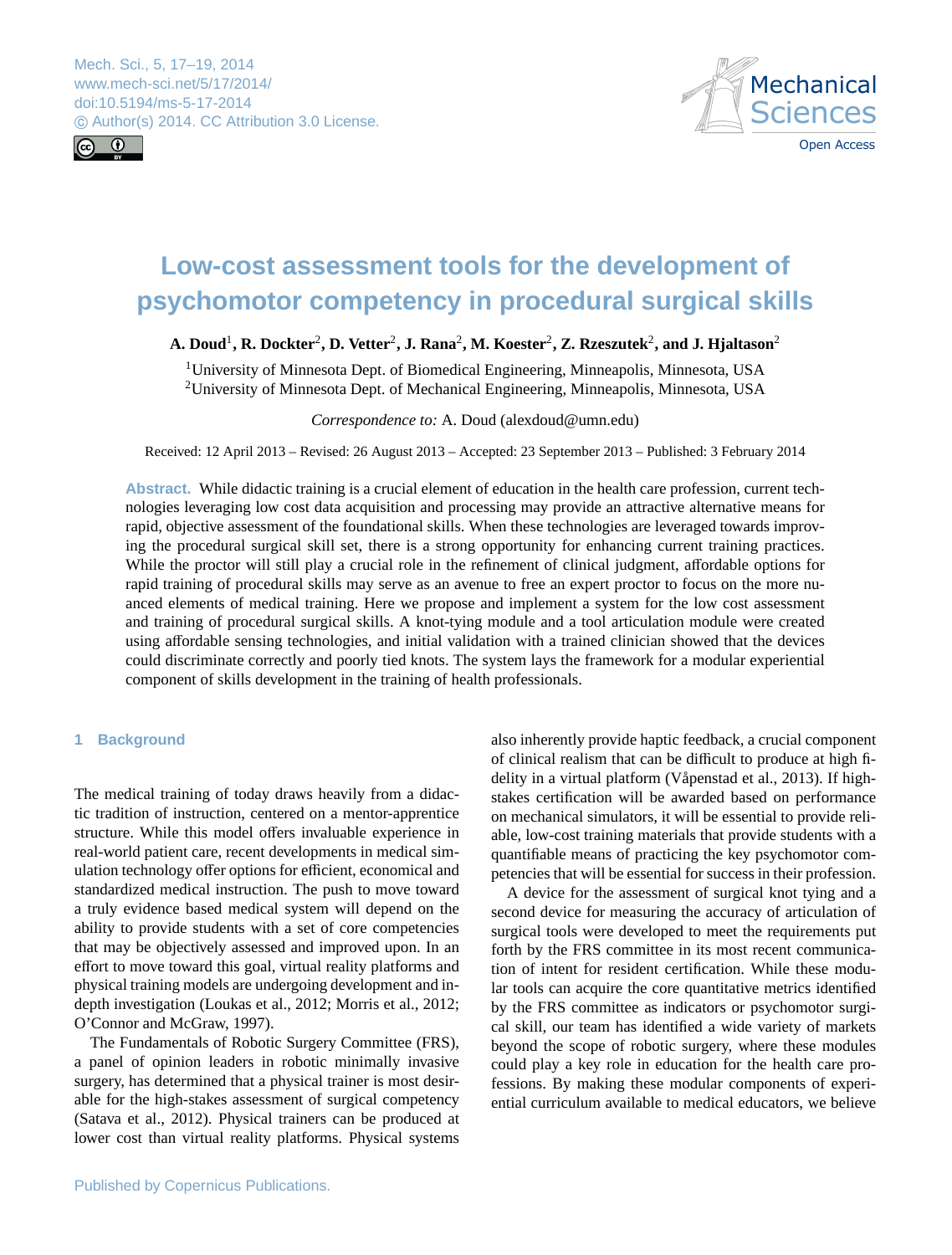

**Figure 3: The integrated dome design is shown with Figure 1.** The integrated dome design is shown with integrated knot **right) modules.** tying (top) and ring tower transfer (centerright) modules.

that procedural knowledge can be delivered in a standardized manner conducive to evidence-based medical practice.

## **2 Design description**

tion exam, where all the modules would be operated on in sequence by the test taker and the curved surface would present chanical components were developed iteratively in CAD and then printed with a 3-D printer. Our team implemented two independent modules that were combined into a unified demonstration for a recent FRS committee meeting. For the purposes of demonstration, the modules were integrated into a dome measuring 24 cm in base diameter shown in Fig. 1. The dome layout was a conception of the FRS committee intended for the high-stakes certificaan obstacle around which the test taker would maneuver. The modules we created employed mounting hardware for ease of integration or detachment from the dome demonstration. Each module sends data to an Arduino Microcontroller, enabling wired or wireless communication with a host computer. In this way, the student or faculty can easily upload the performance data for each task to a personal computer for future assessment or longitudinal evaluation. Electronic components for each module were integrated with the Arduino system using shields that can be easily added or removed from the Arduino architecture. This approach ensured a level of modular design as the system was developed. Me-

A custom software solution for Arduino and PC was implemented in C++ using the cross-platform Qt library [\(http:](http://qt.digia.com) //[qt.digia.com,](http://qt.digia.com) digia Helsinki, Finland). This software allows the user to manage task execution and view performance data immediately after completing the task. The software outputs text files with all relevant user metrics in a format widely accepted by available data management packages like Excel and MATLAB. The importance of data logging was stressed



**Figure 2.** Ring tower transfer task as performed by a surgeon using a da Vinci robot **performed by a surgeon using a da Vinci robot.** a da Vinci robot. **performed by a surgeon using a da Vinci robot.**



**E** 3. Proof of concept validation of the knot-tying task w **tying task with a physician-controlled da Vinci surgical robot.** physician-controlled da Vinci surgical robot. **Figure 3.** Proof of concept validation of the knot-tying task with a

in our design to ensure successful data acquisition during upcoming validation studies.

#### **3 Tower transfer task**

is required to remove a ring that has been threaded over the The module for the assessment of accurate surgical tool articulation is shown in Fig. 2 and was realized as a set of four small S-shaped towers resting on conical bases. The student tower without coming into contact with the tower itself; the student must then pass the ring to the second tower and thread the ring over that tower without contacting it. This action is then repeated with the second two towers. The speed with which the student can complete the task was assessed via continuity checks for the ring leaving and returning to the